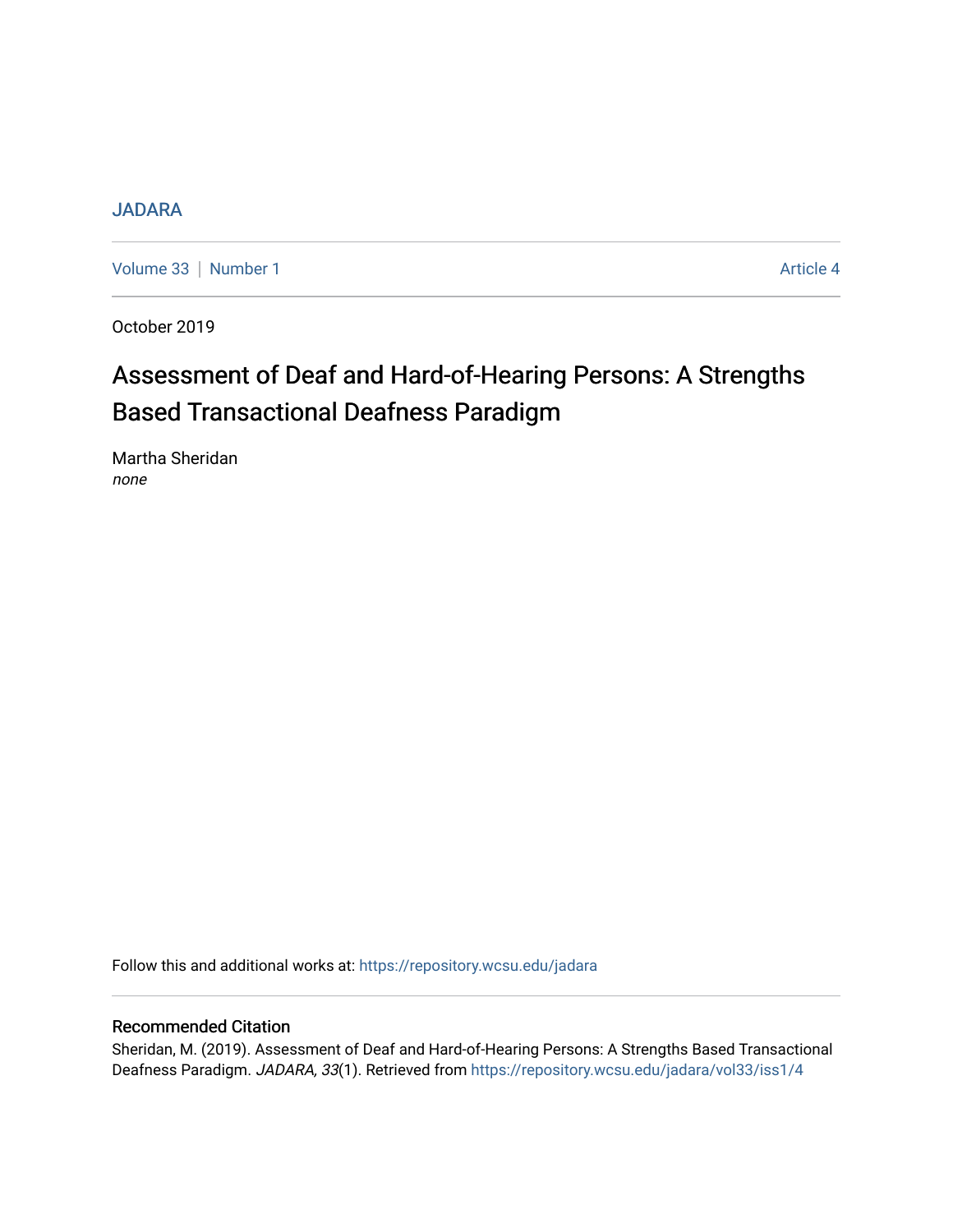# Assessment of Deaf and Hard-of-Hearing Persons: A StrengthsBased Transactional Deafness Paradigm

# Martha Sheridan, Ph.D.

### Abstract

This article discusses the existence of a cultural and professional obsession with pathology which has jaded mental health assessments of consumers. The importance of incorporating ecological and strengths perspectives into the assessment process is discussed. It is suggested that individual and environmental strengths need to be taken into consideration for a more positive, respectful and empowering shift in assessment paradigms to occur. Deaf knowledgeable mental health professionals have an ethical obligation to consider the strengths and meanings of various d/Deaf, hard-of-hearing and late deafened realities as well as the individual's ancestral, cultural, spiritual and gender realities. A strengths based transactional deafness paradigm allows us to assess and incorporate the strengths and limitations of the person-environment fit and paves the way for a more humane and respectful approach to intervention.

### Maria's Story

Maria, an intelligent 37 year old hard-of-hearing single mother of three children, is looking for employment so that she can support her family, Maria is the daughter of Puerto Rican immigrants. She has much difficulty reading and writing English. She has had difficulty finding work. She did not finish high school. The cost of child care and transportation to any existing career training programs are beyond her means. She reports she is feeling depressed and powerless in her situation knowing that soon her welfare benefits are going to be discontinued,

Mr, Thomas, a deaf clinician working in a community mental health center which provides services to deaf and hard-of-hearing people met for the first time with Maria, Mr, Thomas encouraged Maria to socialize more in the American deaf community to help her develop better American Sign Language skills. He referred her to a deaf English tutor who was caucasian and had no spanish language skills or knowledge of Puerto Rican culture,

Maria was ambivalent about these arrangements. She recalled many experiences with Americans, both deaf and hearing who were prejudiced towards Puerto Ricans, She and her family experienced much oppression as a result of these prejudiced attitudes. She did not feel welcomed by the American deaf community and she sees herself as hard-ofhearing since she had only a 45 decibel hearing loss, Mr, Thomas indicated in his assessment that Maria was resistant to helping herself and rejecting of American deaf people. After Maria's initial session with Mr. Thomas, she decided not to return for further sessions. She thought Mr,

JADARA 1 Vol. 33, No. 1,1999

Published by WestCollections: digitalcommons@wcsu, 1999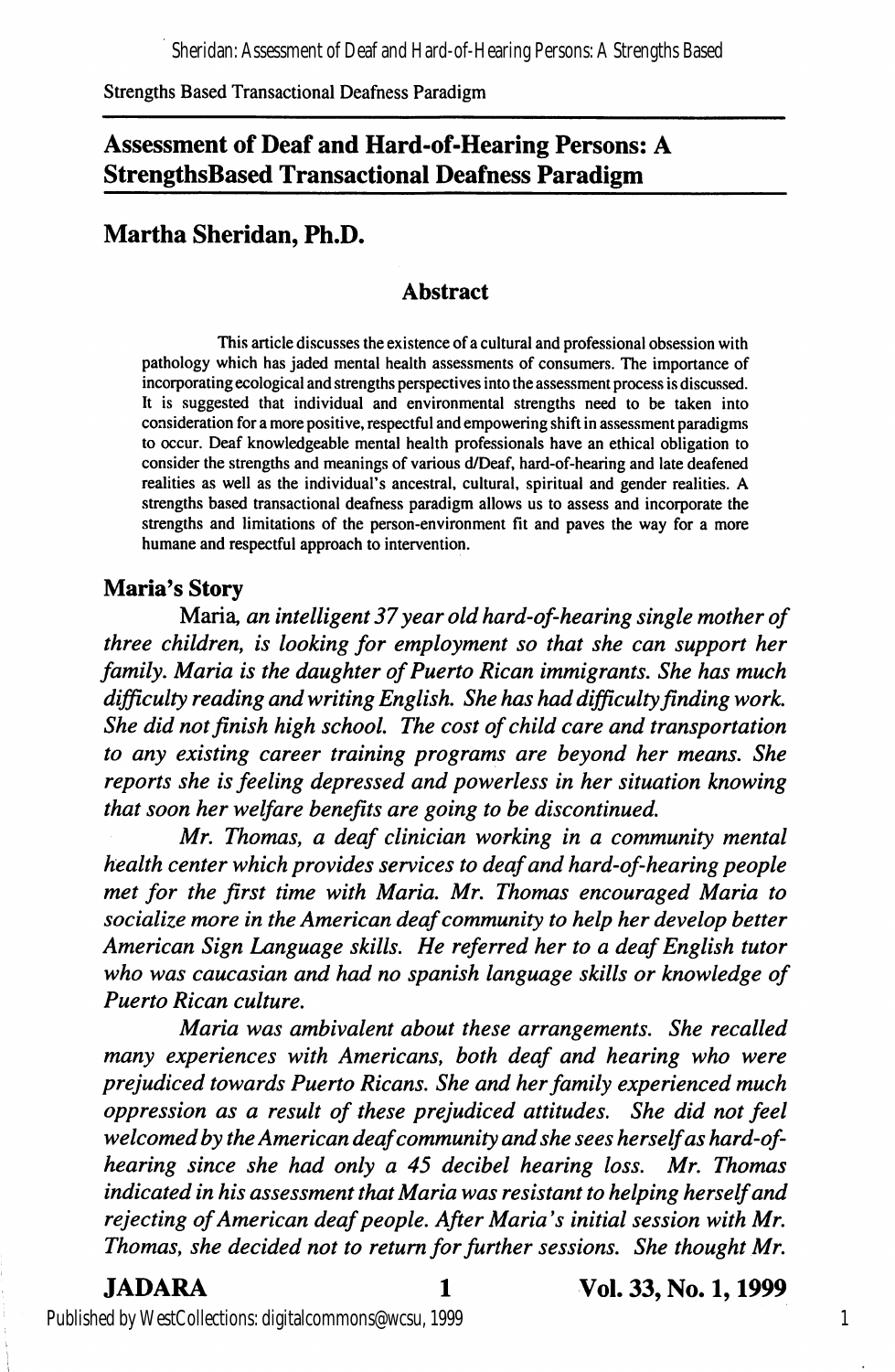Thomas was pushing her too hard to adapt to American deaf culture and sensed a judgmental attitude. She only had a few months of welfare left and Mr. Thomas was not addressing her more immediate and basic needs.

In Maria's story the realities of both deafness and non-deafness related environmental concerns needed to be assessed. The environment presented Maria with a series of barriers which she was attempting to overcome. This attempt on Maria's part to seek assistance, her intelligence, her ability to consider her children's needs and to prioritize, her self esteem, her persistence and survival in an oppressive environment, her ties to her Puerto Rican culture, and her ability to recognize her cultural position among deaf and hard-of-hearing people were all examples of her strengths.

In Maria's case, Mr. Thomas made the mistake of not exploring and acknowledging Maria's Puerto Rican culture, or the realities of her environmental circumstances. Mr. Thomas projected his own deaf American cultural values and beliefs onto Maria, viewing Maria's cultural realities as deficient and problematic. This prevented him from attending to her basic and immediate needs. He failed to consider the barriers that she would face in attempting access to the American Deaf community such as the attitudes of Deaf Americans towards a hard-of-hearing single mother who did not have good American Sign Language skills and the resulting emotional risk this would pose for her. The lack of sensitivity on Mr. Thomas's part was destructive to his professional relationship with Maria.

### The Strengths Perspective

Historically, human service professionals have considered themselves "helping professionals". This label implies that the people we work with have problems, weaknesses, deficits, or pathologies, and that we have the skills, knowledge, superiority and authority to "help" or change them. Our culture is obsessed with pathology. Today, almost everyone is labeled as co-dependent, coming from a dysfunctional family, or as recovering from some sort of addiction, and professionals are perpetuating and profiting from this obsessional focus on the pathological individual (Saleebey, 1996).

Saleebey's (1996) strengths perspective transfers our attention to the positive qualities, skills, abilities, resources, and aspirations of the people we work with as well as those of the family, community and the larger social environment. By focusing on these positive attributes, mental health professionals are able to identify opportunities for empowering people using existing resources. By incorporating this perspective, assessment and intervention become possibility focused instead of problem

Vol. 33, No. 1,1999 2 JADARA

https://repository.wcsu.edu/jadara/vol33/iss1/4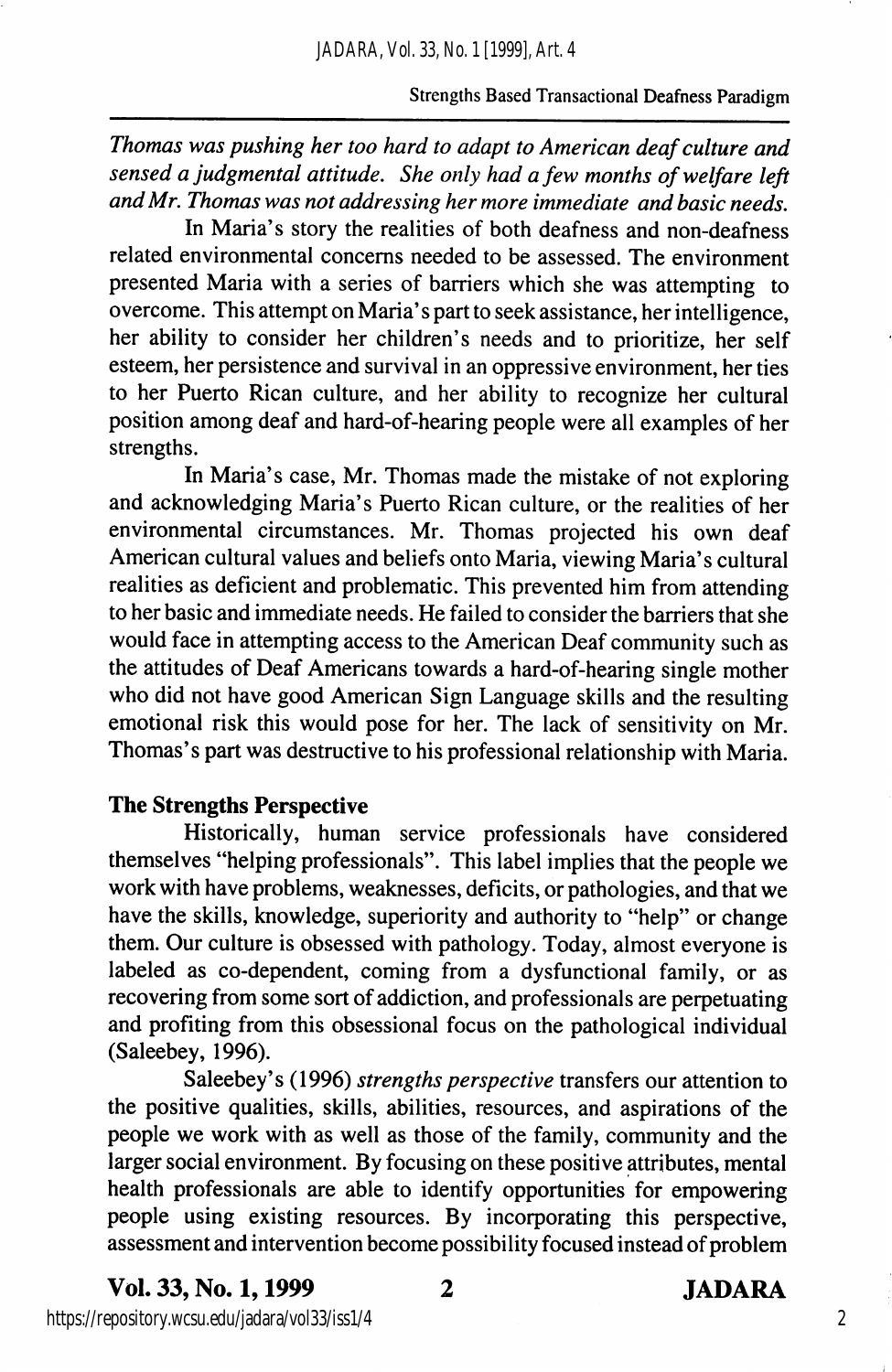focused. Thus, mental health professionals conducting assessments should identify biological, psychological and social strengths of individuals as well as environmental strengths and resources.

Saleebey (1996) reminds us that adopting a strengths perspective does not mean ignoring problematic realities such as schizophrenia, child abuse, illness, addiction, etc. Rather, it frees us from the reign of psychopathology and perpetual projection of a sense of hopelessness onto the individuals we work with. The strengths perspective allows us to work with the strengths which our clients and their cultures possess. For example, a practitioner's focus on pathology could prevent him or her from seeing the potential that an individual who is mentally ill has for a college education and may cause the practitioner to ignore the person's stated goals and desires because of their belief that individuals who are mentally ill can not achieve these things. Incorporating strengths into assessment frames an empowering and esteem building treatment approach.

## Transactional Assessment

Transactional assessment examines the person and their environment simultaneously (Longres,1997). As defined by Longres, transactional assessments require observation of the person in active interaction with other systems. Since it is not possible to actively observe people in all aspects of their environments the term is used more flexibly here to encourage practitioners to observe and assess the person's perspective of their interactions in various environmental contexts and to observe these interactions where it is possible. It also calls upon our ethical responsibility to continued professional education which advances our understanding of the dynamics of oppression and life circumstances of populations. The cultural, social, and linguistic realities of the dominant culture and those of the person's own culture are considered as interacting with each other. This makes for an ideal frame of reference for working with diverse populations and individuals who have experienced oppression.

Borrowing from the ecological perspective (Germaine, 1973), transactional mental health assessments take the social environment at all of its levels into consideration and allow us to understand the circumstances which influence the person's functioning and perspectives. The social environment includes "the actual physical setting that the society or culture provides" (Zastrow and Kirst-Ashman, 1997, p. 12) including interactions, circumstances, and conditions which influence our development, functioning, and survival. Originating from general systems theory (Bertalanffy, 1962), the ecological perspective examines resources and systems at micro (individual), meso (families and small groups) and

JADARA 3 Vol. 33, No. 1,1999

Published by WestCollections: digitalcommons@wcsu, 1999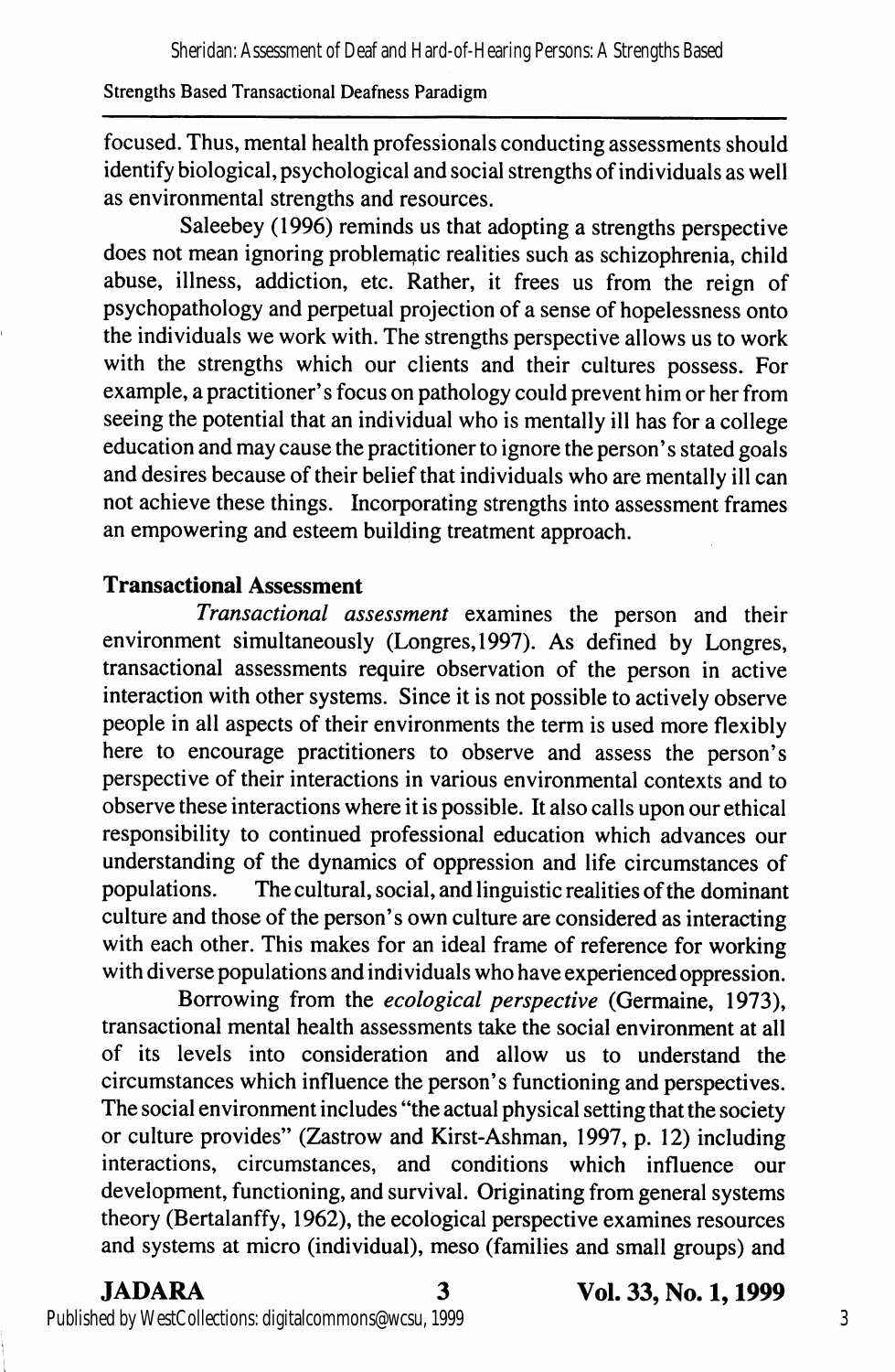macro (societal, community, organizational, cultural, and political) levels and aims to enhance the goodness of fit between the person and the environment. Examining this person and environment interaction reduces the professional tendency to "blame the victim". For example, it may be possible to observe Maria in interaction with her children, and with her neighbors on a home visit, and it would be important to understand Maria's perspective of these interactions. It would also be critical to advance our understanding of the current and historical social conditions of Puerto Rican women in America to develop a more contextually accurate assessment of Maria's lifeworld, functioning and perspectives, her person in environment "fit" and how her transactions with these cultural environments impact upon her mental health.

# Attending to a Multi-cultural Society and Deaf and Hard-of-Hearing **Realities**

While recent literature is replete with concerns about paternalistic (Lane, 1992; Lane, Hoffmeister & Bahan, 1996) treatment of deaf people, we have not given enough attention to, nor have we shown enough respect for, the heterogeneity and multi-cultural realities and experiences of individuals who are not culturally deaf. In addition, we have assumed that these paternalistic prejudices belong only to hearing people and hearing professionals.

In recent years, the number of deaf and hard-of-hearing clinicians in the mental health profession specializing in work with deaf and hard-of-<br>hearing people has increased dramatically. This highly specialized hearing people has increased dramatically. population of professionals provides consumers with a new breed of qualified clinicians from which to choose. However, professionals who consider themselves experts in deafness and deaf knowledgeable are not exempted from the ethical obligation to explore and understand their own worldviews, communication, language, cultural preferences and realities, and educational philosophies and how this effects relationships with diverse clientele. Regardless of a mental health professionals hearing status, the attitudes and biases of the professional concerning the multiple realities of the person who is deaf or hard-of-hearing need to be monitored in the assessment process.

While it can be argued that there are advantages and disadvantages to any perspective on deafness, and some perspectives make for a stronger fit between the person and their environment, it is important for mental health professionals to look for the strengths that each of these perspectives presents in the lives of people who are deaf and hard-of-hearing. It may be that the culture, language, communication method or educational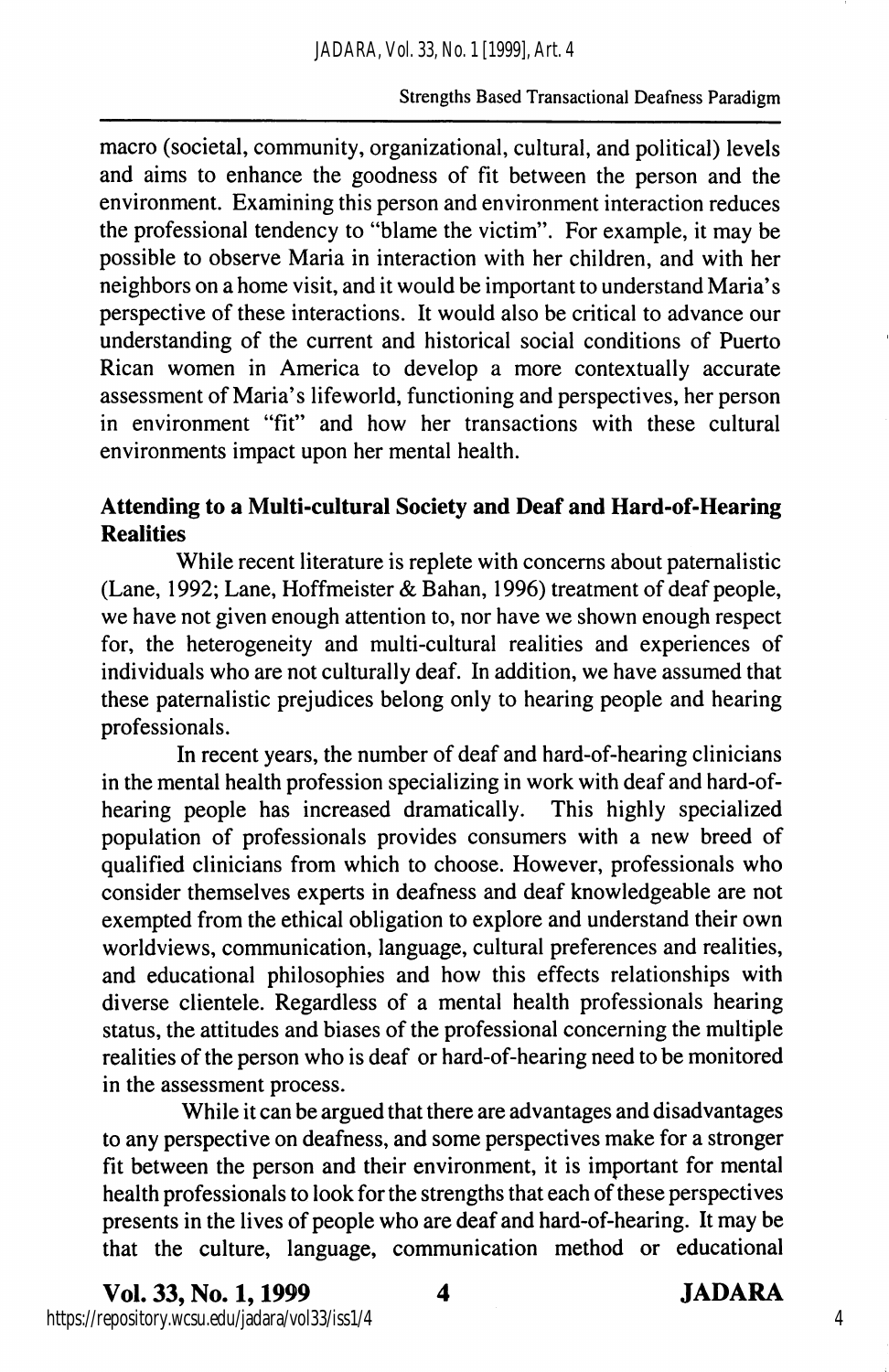philosophy of the consumer provides positive inter or intra-personal or cultural meanings and strengths which contribute to their well being. Professionals need to be cautious not to negatively assess a person based on differing cultural beliefs and meanings. This is particularly important when these beliefs and meanings reflect a goodness of fit between the person and their social environment. We must address, understand and respect these variables in a person's reality (Corker, 1994; Glickman, 1996). There are strengths to be found in every culture and in every individual. Sussman (1992) stated, "...the psychopathological perspective is rampantly manifest in the literature on deafness, especially in psychosocial aspects of deafness," (p. 2). He suggests, "...there are far more psychologically healthy and effective deaf people than there are not" (p. 3). I suggest, as Maria's story illustrates, that hard-of-hearing, late deafened, and deaf individuals who are not culturally deaf also have strengths that need to be recognized. Professionals need to attend to the strengths of these multiple realities.

In working with individuals who are deaf and hard-of-hearing, professionals must consider the wide range of deafness and non-deafness related developmental, environmental and systemic influences that accompany the person in their relationship with the mental health professional (Harvey, 1989). Clinicians need to be informed of various cultural implications for assessment.

The circumstances in Maria's story could be changed to match any cross cultural worker/client dyad (i.e., Puerto Rican hard-of-hearing worker and African American deaf client; white late deafened worker and Puerto Rican deaf client, etc.) and the same mistakes could have been made. People who are deaf and hard-of-hearing experience not just the cultural realities related to their hearing status, but also their racial, ethnic, gender, and spiritual realities and those of the majority with whom they interact.

# Shifting Paradigms: A Strengths-Based Transactional Deafness Paradigm

It is critical that we recognize the consequences of such problem focused perspectives and adopt more humane, socially just, and empowering approaches to mental health assessment and practice. This article submits a strengths based transactional deafness paradigm. This paradigm proposes that in assessment we examine the person and their environments simultaneously and assesses the person and environment fit. It respects the worldview and cultural identity of the person; emphasizes practitioners' monitoring of cross cultural counter transference issues (i.e., hearing status, gender, sexual orientation, socio-economic class,

JADARA 5 Vol. 33, No. 1,1999

Published by WestCollections: digitalcommons@wcsu, 1999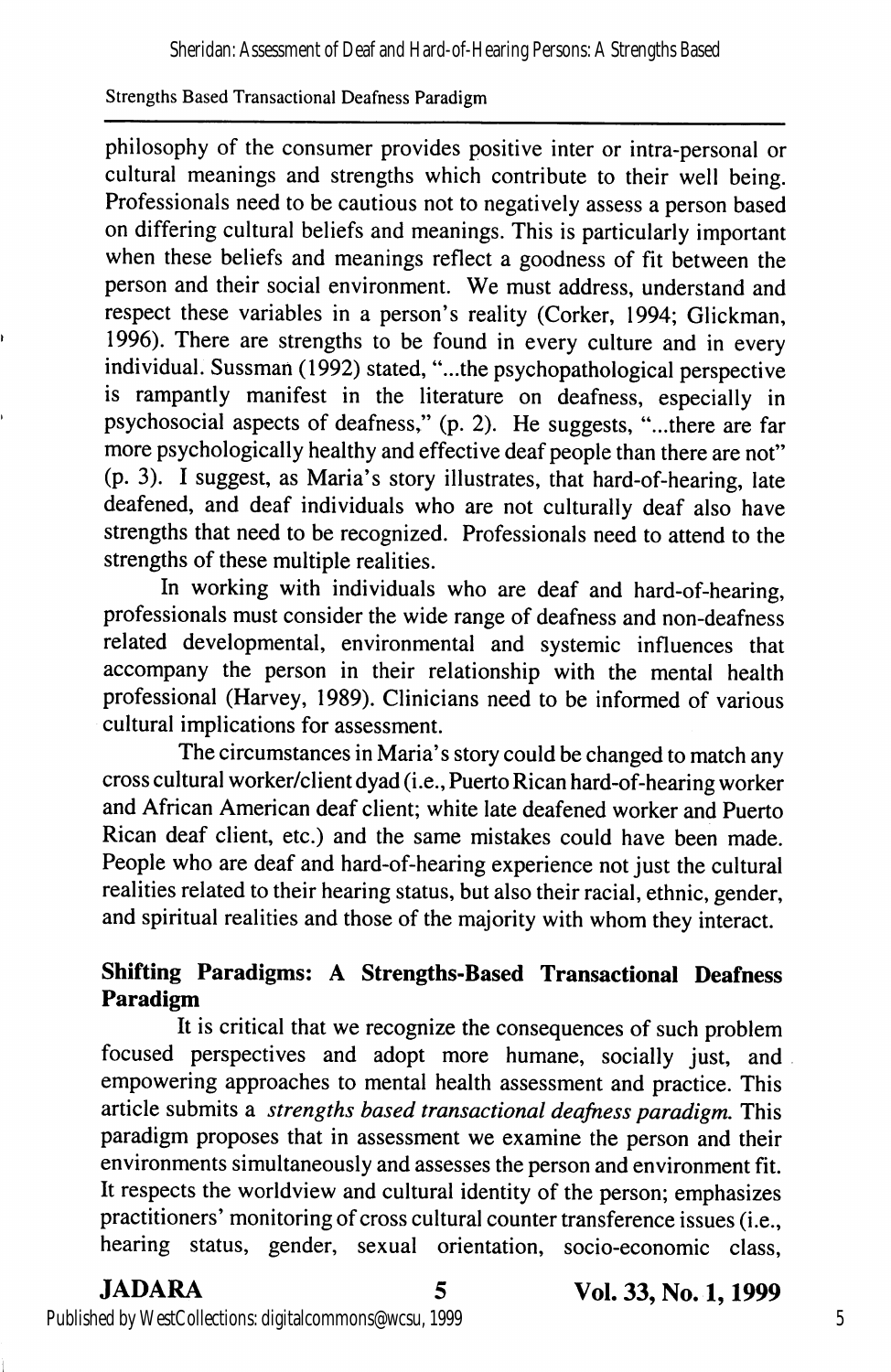nationality, spirituality, culture, conceptualization of symptom manifestation, etc.); integrates concepts from strengths and ecological perspectives; deals realistically with limitations and problems; and reduces victim blaming.

Connie's story illustrates an effective application of this approach. Connie's situation contrasts Maria's in many ways. Connie and Maria have differing life experiences, perspectives, and realities and both meet with a clinician whose perspectives and experiences are quite different from their own. While Maria, who was hard-of-hearing, experienced an uncomfortable and unsuccessful session with her deaf clinician, Connie, who was deaf, had the opposite experience. Connie left her first session with a hard-ofhearing clinician feeling that it was a success and she looked forward to future sessions with Robert who employed a strengths based transactional deafness paradigm.

Connie's story: Connie, a bright young woman, was born deaf, attended a Catholic residential school for deaf students and communicates in American Sign Language. She graduated with honors from her high school. A devout Catholic, Connie was active with the Catholic deaf community. Her strengths included her determination not to let the prejudiced attitudes of others change who she really was and where she wanted to go in life.

Three years ago, Connie, her husband of four years, and young daughter were in an automobile accident. Her husband was killed in the crash. Connie was 7 months pregnant at the time and her son was bom prematurely as a result of the accident. Connie began to experience chronic pain after the accident and two years ago her doctor diagnosed her with severe rheumatoid arthritis. She was referred to a specialist who confirmed the diagnosis.

Connie was working hard to get her life back in order. She had postponed career plans to care for their two young children while her husband attended college and began his own business. As a widow, she needed to make changes. She moved with her two children out of state to live with her parents where she sought Robert's help at a mental health center during a period of sadness.

Robert, was hard-of-hearing and ten years older than Connie. In contrast to Connie's Catholic upbringing, Robert was atheist. He was raised orally in hearing schools, speaks well, attended prestigious hearing universities and learned to sign during graduate school. Connie was concerned at first. Although she had no idea what Robert's religious beliefs were, she had previous experiences with oral, hard-of-hearing men who graduated from college which left her with the impression that they felt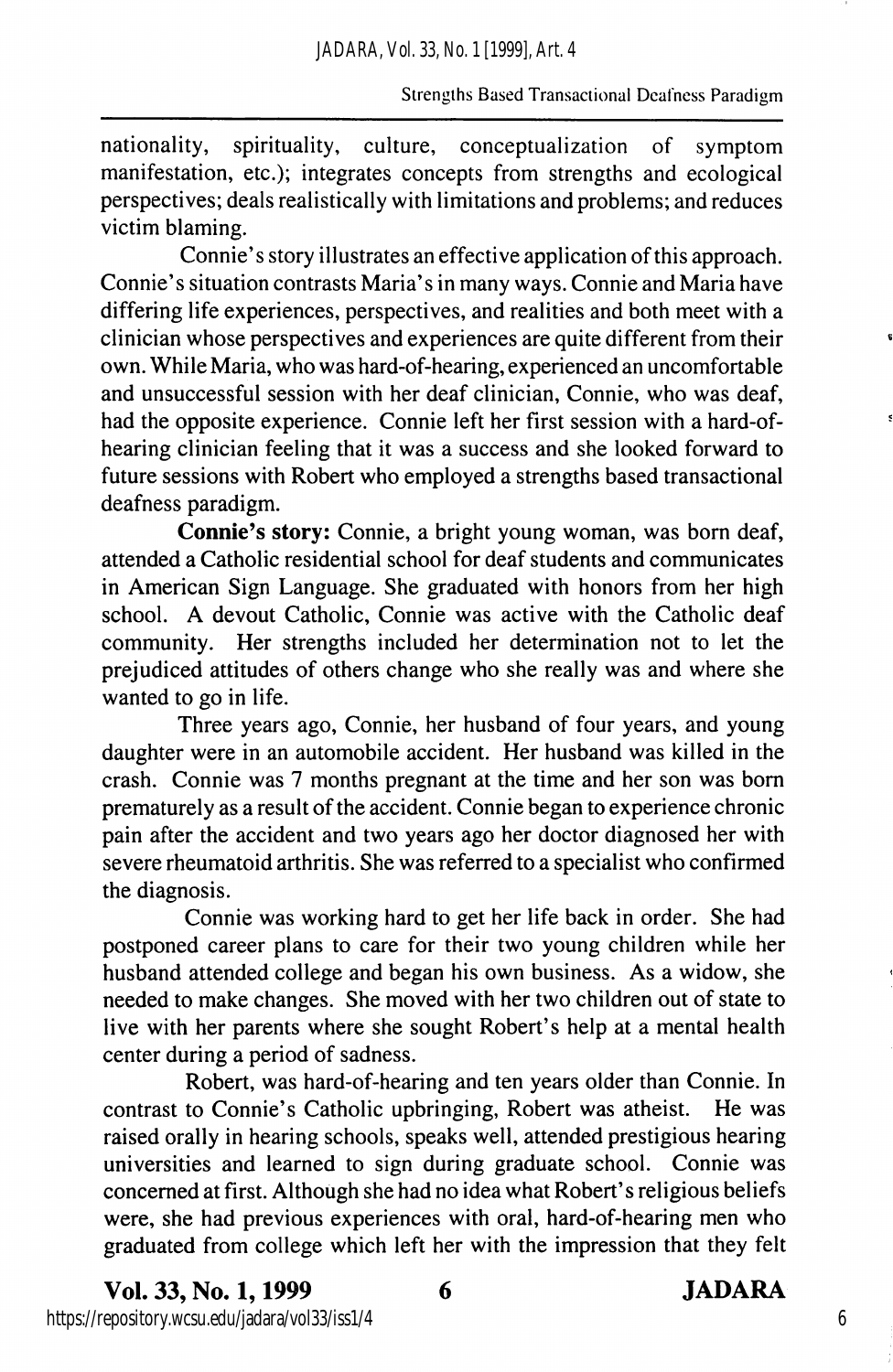superior to her. She wondered if Robert would see her for the capable, intelligent, outspoken person that she was, if he could accept and respect her deaf culture, her use of American Sign Language, and her goal to obtain her MBA, a traditionally non-female degree.

Connie had another story she hoped she would feel comfortable sharing with Robert. After the accident Connie began attending church more frequently and engaged in daily morning meditation and prayer. She appreciated and enjoyed these peaceful moments of solitude and prayer and reported that they had a calming effect on her. During one of these quiet prayer sessions, a few months after she had started them, Connie experienced a sudden and unusual tingling sensation in her neck and chest. It occurred to her that it felt as if she "had been touched by God", but thinking it was just her imagination, she left it alone.

At Connie's subsequent visits with her rheumatologist for the next three years, there was no trace of her disease and her pain had been noticeably decreased. Quietly, she wondered if this spiritual experience had been a healing one. Connie had shared this experience with a friend who joked that she had an hallucination and said the chronic pain she experienced probably didn't exist in the first place. This confused Connie. She had mixed feelings about telling Robert. She didn't know what his religious beliefs were or how he would "judge" her.

As Robert assessed and gathered this background information from Connie he shared with her that he recognized the trauma the accident had caused and the strength she showed in the process. He pointed out to her how it had taken courage and confidence to sacrifice her own career plans for her husband and family, especially in light of her many talents, and to move her family out of state. Robert recognized that there was ample opportunity in Connie's social environment to utilize these positive qualities within and beyond her immediate surroundings.

Acknowledging her confusion over her friend's comments, Robert pointed out to Connie that her faith and Catholic upbringing had served as a foundation for her in a time of need, as it does for many people, and that it appeared to be a source of important personal meaning and strength. Robert also discussed Connie's sadness as a normal part of her healing and suggested that their sessions could provide her with an opportunity to work through it if she wished to talk about it more.

Another thing which impressed Connie was Robert's suggestion that they write up the goals and objectives for their sessions together. She felt that they were on the same team, working together to identify strengths and resources which she, her children, parents and extended f^amily, her church community, the deaf community and the larger society had to offer

JADARA 7 Vol. 33, No. 1,1999

Published by WestCollections: digitalcommons@wcsu, 1999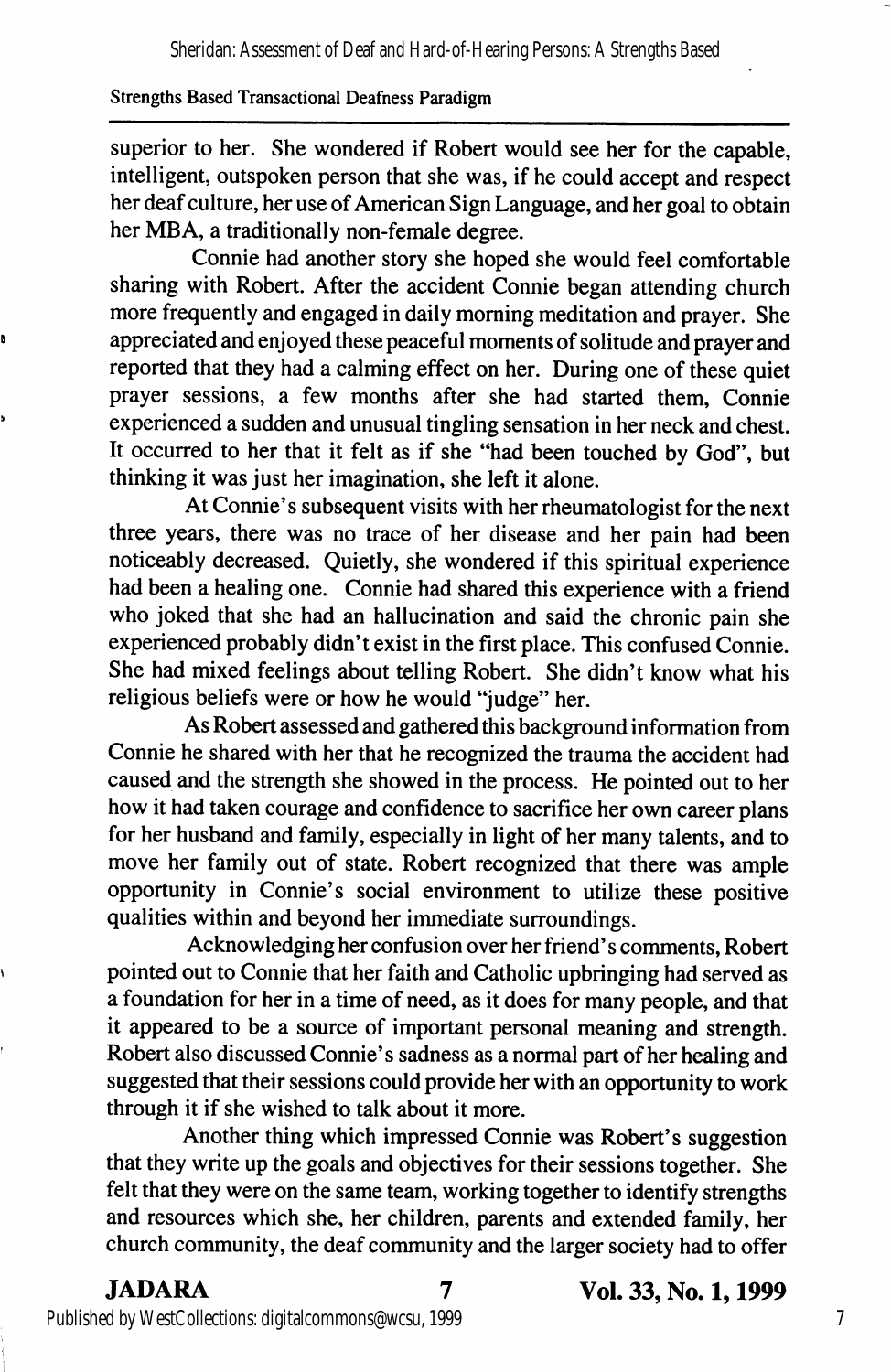as she and her children continued to recover from the loss of her husband. Aside from discussing the grief and interpersonal recoveries of Connie and her children, they also focused on her possibilities, listing among other things, a plan to apply for financial assistance to attend college and graduate school.

Connie felt empowered when she left her first session with Robert. She was pleased that Robert was non-judgmental, and respectful of her strengths and abilities, her possibilities, and her cultural and spiritual realities. She also felt encouraged by the resources they identified in her environment.

A positive and facilitative clinical relationship was formulated in this first meeting establishing a foundation for success in future sessions. Contributing factors included Robert's competencies, and the strengthsbased transactional deafness paradigm which framed his assessment and planned interventions with Connie. Robert demonstrated respect and acceptance of Connie's cultural, linguistic and spiritual realities which were different from his own. He was able to recognize the strengths and meanings which these realities represented for Connie. Robert's assessment of and focus on Connie's strengths was affirming for her. At the same time, he was able help her deal realistically with her intrapersonal difficulties. Acknowledging the influence of the social environment on Connie's current and future situation also promoted a successful outcome.

### References

Bertalanffy, L. (1962). General systems theory: A critical review. General Systems Yearbook,  $7, 1 - 20$ .

Corker, M. (1994). Counselling: The deaf challenge. London: Jessica Kingsley.

Germaine, C. B. (1973). An ecological perspective in casework practice. Social Casework. 54 (6), 323-331.

Glickman, N. S. (1996). What is culturally affirmative psychotherapy? In Culturallv affirmative psvchotherapv with deaf persons. Mahwah, NJ: Lawrence Erlbaum Associates. Inc.

Harvey, M. (1989). Psvchotherapv with deaf and hard-of-hearing persons: A svstemic model. Hillsdale, NJ: Lawrence Erlbaum Associates.

Lane, H. (1992). The mask of benevolence: Disabling the deaf community. New York: Alfred A. Knopf.

Lane, H., Hoffmeister. R., and Bahan, B. (1996). A Journey into the deaf-world. San Diego, CA: DawnSignPress.